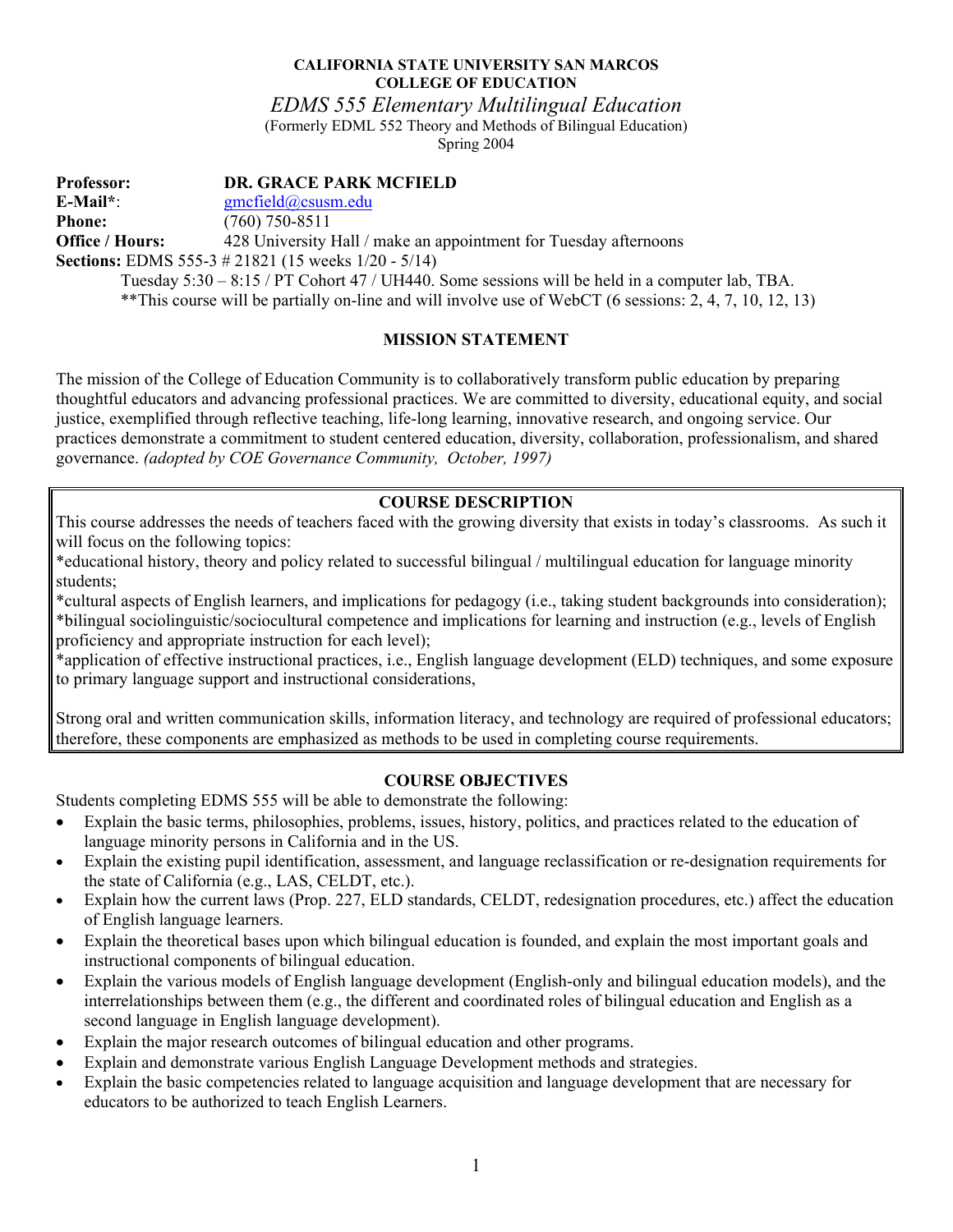## **Standard Alignment**

The course objectives, assignments, and assessments have been aligned with the CTC standards for Multiple Subjects Credential. Please be sure to incorporate artifacts from this class into your final comprehensive portfolio. The following standards are addressed in this class:

**Standard 3:** Relationship between Theory and Practice **Standard 4:** Pedagogical Thought and Reflective Practice **Standard 5**: Equity, Diversity, and Access to the Core Curriculum **Standard 7.a.b:** Preparation to Teach Reading-Language Arts **Standard 8:** Pedagogical Preparation for Subject-Specific Content Instruction **Standard 11.c :** Preparation to use Educational Ideas and Research **Standard 13:** Preparation to Teach English Learners

### **Teacher Performance Expectation (TPE) Competencies**

This course is designed to help teachers seeking the Multiple Subjects Credential to develop the skills, knowledge, and attitudes necessary to assist schools and district in implementing effective programs for all students. The successful candidate will be able to merge theory and practice in order to realize a comprehensive and extensive educational program for all students. The following TPE's are addressed in this course:

### **Primary Emphasis**

**TPE 1:** Specific Pedagogical Skills for Subject Matter Instruction **TPE 4:** Making Content Accessible **TPE 5:** Student engagement **TPE 7:** Teaching English Learners

## **Secondary Emphasis:**

**TPE 3:** Interpretation and Use of Assessments **TPE 6:** Developmentally Appropriate Teaching Practices **TPE 11:** Social Environment **TPE 14**: Educational Technology **TPE 15**: Social Justice and Equity

**In 1992, the College of Education voted to infuse Cross-cultural, Language and Academic Development (CLAD) competencies across the curriculum. The CLAD competencies are attached to the syllabus and the competencies covered in this course are highlighted. As of 2002, the CLAD competencies are collectively referred to as an authorization to teach English Learners.** 

### **GRADING**

*Participation:* You are expected to read course materials prior to class meetings and participate in group and class discussions. For each class session, students will be responsible for: (1) leading class discussions on readings online on WebCT, AND (2) preparing and demonstrating an activity related to the topic of the week either in class or via WebCT, depending on the designated format of that week's session. Further, close analysis and active engagement and participation of all course readings, activities, and assignments are required on a sustained basis.

*College of Education Attendance Policy* (Adopted by the Governance Community of the College of Education on 12/19/97.)**:** Due to the dynamic and interactive nature of courses in the College of Education, all students are expected to attend all classes and participate actively. At a minimum, students must attend more than 80% of class time, or s/he **may not receive a passing grade** for the course at the discretion of the professor. Individual professors may adopt more stringent attendance requirements. Should the student have extenuating circumstances, s/he should contact the professor as soon as possible.

 This course deals with complex material processed in a variety of ways. Structured interactions, group processes, oral presentations, guided discussion of readings, and self-disclosure exercises are the norm. Given the fast-paced and highly interactive nature of the course, and given that teaching and learning is difficult (if not impossible) without regular attendance and full engagement in class, the above College Policy is amplified as follows:

 Your attendance and participation are basic to your learning and my evaluation of your learning in this class. You are expected to establish appropriate personal, academic and career priorities to facilitate said attendance and participation in this class.

 \***Your grade will be negatively affected by absences and positively affected by regular attendance. You will lose 1 point for each tardy or early departure, and 50 points for each absence, explained or unexplained.**

\*\*Illness and emergency circumstances will be negotiated on a case-by-case basis.

These measures are intended to encourage responsibility for one's own learning in a democratic, collaborative and reciprocal-learning environment.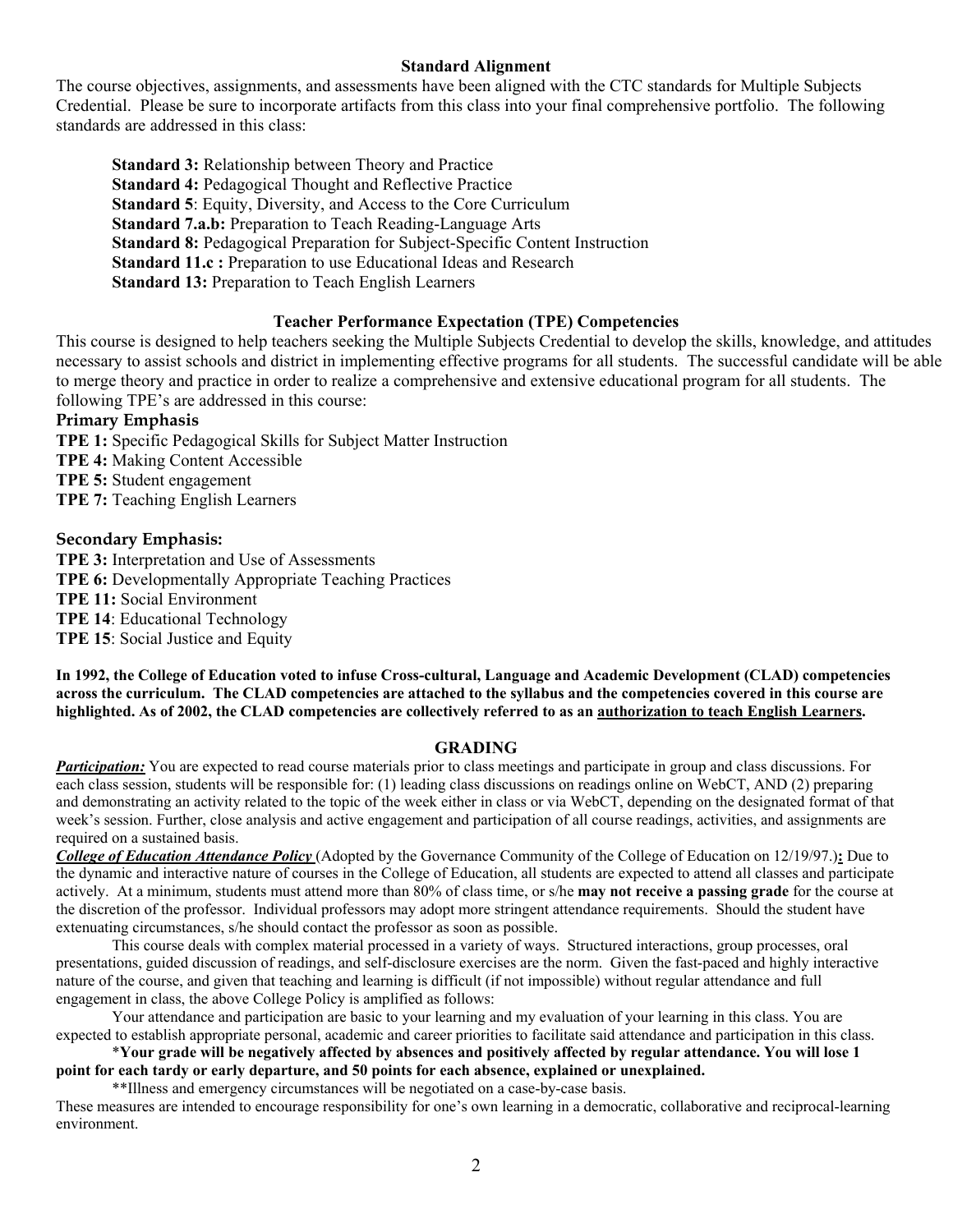#### **GRADING (cont'd)**

*Communication:* You are expected to use WebCT and its modules including coursemail on a regular basis. Essential and timesensitive information may be conveyed via coursemail, and you are responsible for obtaining this information from each other or from the professor.

*Submission Procedures:* ALL work needs to be submitted via WebCT electronically. *In addition, assignments that are due on non-WebCT sessions must be submitted in paper format as well.* Thematic units need to be submitted in paper format to UH428 in both draft AND revised formats on the respective due dates.

*Submission Schedule:* Work submitted within one week late will be reduced by one letter grade. Work received over one week late receives no credit (Any and all exceptions due to emergencies will be negotiated on an individual basis).

*Grading Emphasis*: Each written assignment will be graded approximately 80% on content and writing (detail, logic, synthesis of information, depth of analysis, etc.), and 20% on mechanics (grammar, syntax, spelling, format, uniformity of citation, etc.). All citations need to use APA format (which you can access via the web).

*Professional Disposition:* All students are expected to behave in a professional manner at all times. Professional manner is defined herein as behavior that *consistently* demonstrates integrity, responsibility, tolerance, and respect for self and others. All students are expected to listen to different opinions, consider and reflect in depth on other points of view, and deal proactively with constructive criticism. Students are reminded that all instruction and behavior in this class are to be aligned with the College of Education mission statement. Any unprofessional behavior is grounds for process and review of the candidate's continued participation in this course. *Grading Scale:* A=93+, A- =92-90, B+=89-88, B = 87-83, B- = 82 – 80, C+=79-78, C=77-73, C-=72-70, D+=69-68, D=67-63, D-  $=62-60$ , F=59 or lower. Students must receive a C+ or higher in all coursework in order to be eligible for (e.g., Educ 364) or remain in Education programs.

#### **GENERAL CONSIDERATIONS**

*Outcomes and Standards:* This course is aligned with the standards for the Cross-cultural Language and Academic Development (CLAD) endorsement, as articulated by the California Commission on Teacher Credentialing, and as approved by the faculty of the College of Education. Further consideration has been given to the alignment of standards for multicultural education as articulated by the National Council for Accreditation of Teacher Education (NCATE), the Interstate New Teacher Assessment and Support Consortium (INTASC), and the National Board for Professional Teaching Standards (NBPTS). Emphasis is placed on learning outcomes (what you know and can demonstrate) rather than on inputs (putting in "seat time", meeting minimum criteria for assignments, checking off tasks and activities), and how these outcomes correspond to your potential to enhance student learning as a new teacher.

*Academic Honesty:* It is expected that each student will do his or her own work, and contribute equitably to group processes and projects. If there is any question about academic honesty, consult the University Catalog.

*Appeals:* Every student has the right to appeal grades, or appeal for redress of grievances incurred in the context of any course. Disputes may be resolved informally with the professor, or through the formal appeal process. For the latter, consult Dr. E. Oliver, Associate Dean.

*Ability:* Every student has the right to an equitable education and appropriate accommodations. Students having differing ability (mobility, sight, hearing, documented learning challenges, first language/English as a second language) are requested to contact the professor at the earliest opportunity. Every effort will be made to accommodate special needs. Students are reminded of the availability of Disabled Student Services, the Writing Center, technology assistance in the computer labs, and other student support services available as part of appropriate accommodations for special needs students. Students may be required to use the Writing Center or similar resource for all written assignments, based on performance on the first writing assignment.

#### **REQUIRED TEXTS**

[Choate, J. (2000). *Successful Inclusive Teaching*. Allyn and Bacon (3rd edition) \*This book is used in the program, especially in the Learning & Instruction and Special Ed. courses, and is cross-referenced in this syllabus for your convenience.]

Krashen, S. (1999). *Condemned without a trial: Bogus arguments against bilingual education*. Portsmouth, NH: Heinemann. Lessow-Hurley, J. *(2000). The foundations of dual language instruction.* New York, NY: Longman.

Peregoy, S. F. & Owen, F. B. (1997) *Reading, Writing, & Learning in ESL (2nd Edition)*. Longman. [You can either buy this entire book or just the chapters we will be using from CopyServe.]

Walter, T. (1996). *Amazing English*. USA: Addison Wesley

WestEd. (1998). *English Language Arts and English Language Development Standards.* 

Course Reference Sheets: A reference sheet packet needs to be purchased at CopyServe.

#### **Recommended/Optional Texts:**

Crawford, J. (1999). *Bilingual education: History, politics, theory and practice (4th Edition).* Los Angeles, CA: Evaluation, Dissemination and Assessment Center, CSULA

Peréz, B. & Torres-Guzmán, M. (2002). *Learning in Two Worlds*. Allyn & Bacon.

**NOTE:** All texts/readings MUST be brought to each appropriate class session.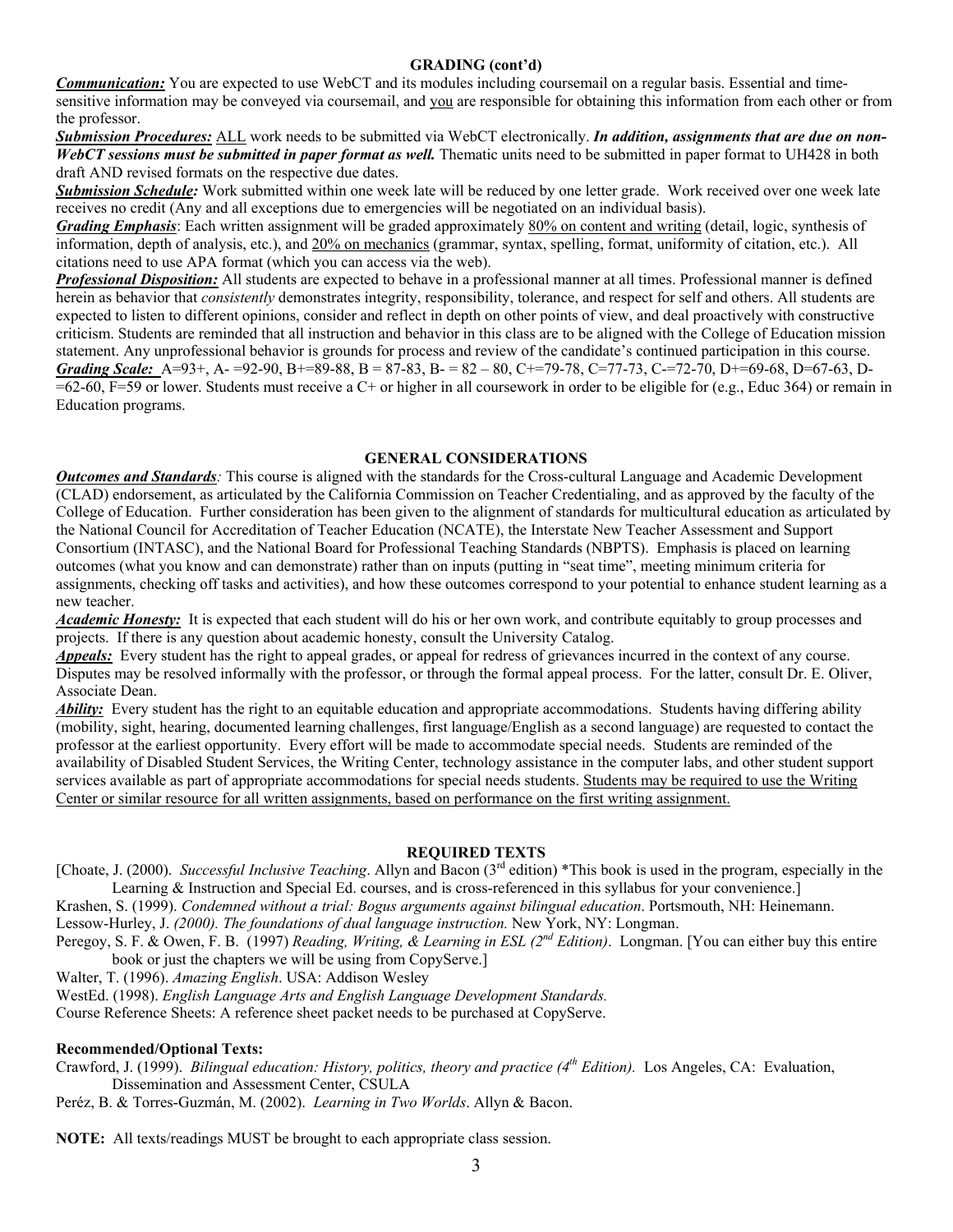#### **COURSE REQUIREMENTS**

### *Assignments:*

 All assignments are due on the dates indicated. Assignments must be typewritten or wordprocessed, double-spaced and with standard margins. It is expected that all assignments will reflect university-level composition and exposition. Use of electronic spelling and grammar checking is encouraged. *Students are responsible for keeping electronic backup copies of all submitted work.*

| A. Attendance & Participation                                | 100 points                      | Ongoing                                               |
|--------------------------------------------------------------|---------------------------------|-------------------------------------------------------|
| $(10 \text{ X } 5 = 50 \text{ points})$<br><b>B.</b> Ouizzes | 50 points                       | On WebCT dates: Sessions 2, 4, 7, 10, 12 (13 = bonus) |
| C. Interactive Journal 5 entries $x$ 40 pts ea =             | 200 points                      | Due Sessions 4, 5, 7, 11, 14                          |
| D. EL Informal Assessment                                    | 100 points                      | Due Session 6                                         |
| E. EL Lesson Observation & Analysis                          | 100 points                      | Due Session 9                                         |
| F. Integrated Thematic SDAIE Unit (FINAL)                    | 350 points total Due Session 15 |                                                       |
| 1. Multicultural Literature Lesson Plans(100 points)         |                                 | <b>Draft Due Session 8 / Revised Due Session 10</b>   |
| 2. Draft of SDAIE Unit Plan (200 points)                     |                                 | <b>Due Session 13</b>                                 |
| 3. Group Presentation (50 points)                            |                                 | Due Session 14 OR 15 (Depends on signups)             |
| G. 2 Mini-Exams $(50 \times 2 = 100 \text{ points})$         | 100 points                      | In Class / Sessions 6 and 14                          |
|                                                              |                                 |                                                       |

 **TOTAL 1000 POINTS** 

- **A. A. Attendance & Participation (100 points)** Attendance; preparedness with readings and assignments; active, engaged discussions and participation in class (Note: class also refers to WebCT sessions). **For each class session, 1. two students will be responsible for preparing and demonstrating an activity related to the topic of the week; 2. you need to check the outline for material you need to BRING IN for discussion. You will lose 10 points for each tardy or early departure, and 50 points for each absence, explained or unexplained. See above sections on Participation and College of Education Attendance Policy under GRADING for complete details.**
- **B. B.** Quizzes (10 X 5 = 50 points) You will have 5 quizzes on basic information in your readings. They are worth 10 points each, and cannot be made up if you are absent, or late to class or in accessing WebCT.

#### **C. Interactive Journal (5 entries x 40 points each = 200 points total)**

**1. Any 4 entries x 40 pts each = 160 points; no more than 1 entry per session** 

 For this assignment you will need to choose a class journal partner. Partner selection and signups will be done the first week of class. **Two students per week will be responsible for sharing their interactive journal and beginning a class discussion**.

**Before** each journal due date, write 1. a journal entry and 2. a *response* to your partner's entry. For each of the 4 entries, then, you will also have a response, for a total of 8 separate entries you will turn in together over the course of the semester. These papers will reflect on the past week's class activities and readings, and their application in the classroom (and to your student observations or student teaching, as applicable). As you reflect on or apply concepts, you may want to collect artifacts from your student teaching such as samples of student writing, tests, etc. as applicable. A matrix format is highly recommended, and will be modeled in class. Interactive journals will be turned in during the final week we meet and will not be returned, so do keep copies of all your

work.

**2. 1 entry X 40 points = 40 points**: For the  $5<sup>th</sup>$  entry, you will write a response to **TPE's 1, 4, 6, 7, and 15 (1 paragraph on each TPE). What have you learned about these TPE's?** 

#### **D. EL Informal Assessment (100 points)**

#### **EL Informal Assessment (100 points)**

A. ADMINISTRATION OF THE INFORMAL ASSESSMENT: For this assignment, you may choose any informal assessment to conduct with an English Learner (see your packets and SOLOM for options). Note that for Beginning and Early Intermediate level students, you will have to rely primarily on the SOLOM, since their production / response levels will be very limited. You may or may not be able to assess on some of these assessment tools; try to match the rubric judiciously with the EL student, or adapt the assessment tool as necessary. See Peregoy Ch. 10 for examples of the echo reading, retelling, and informal reading inventory assessments. See your handout packet for other informal assessment tools you can use.

Option 1: SOLOM: As you observe the student in the classroom either during direct instruction and guided / independent followup, interactions with peers, etc., use the SOLOM matrix to rate the EL's oral language proficiency. It may be helpful if during your observation, you first take field notes of what is happening during the lesson or class activity, and how your EL student is attending to the lesson/activity and demonstrating oral language proficiency. Then, you can use those notes to help you rate your EL student's oral language proficiency.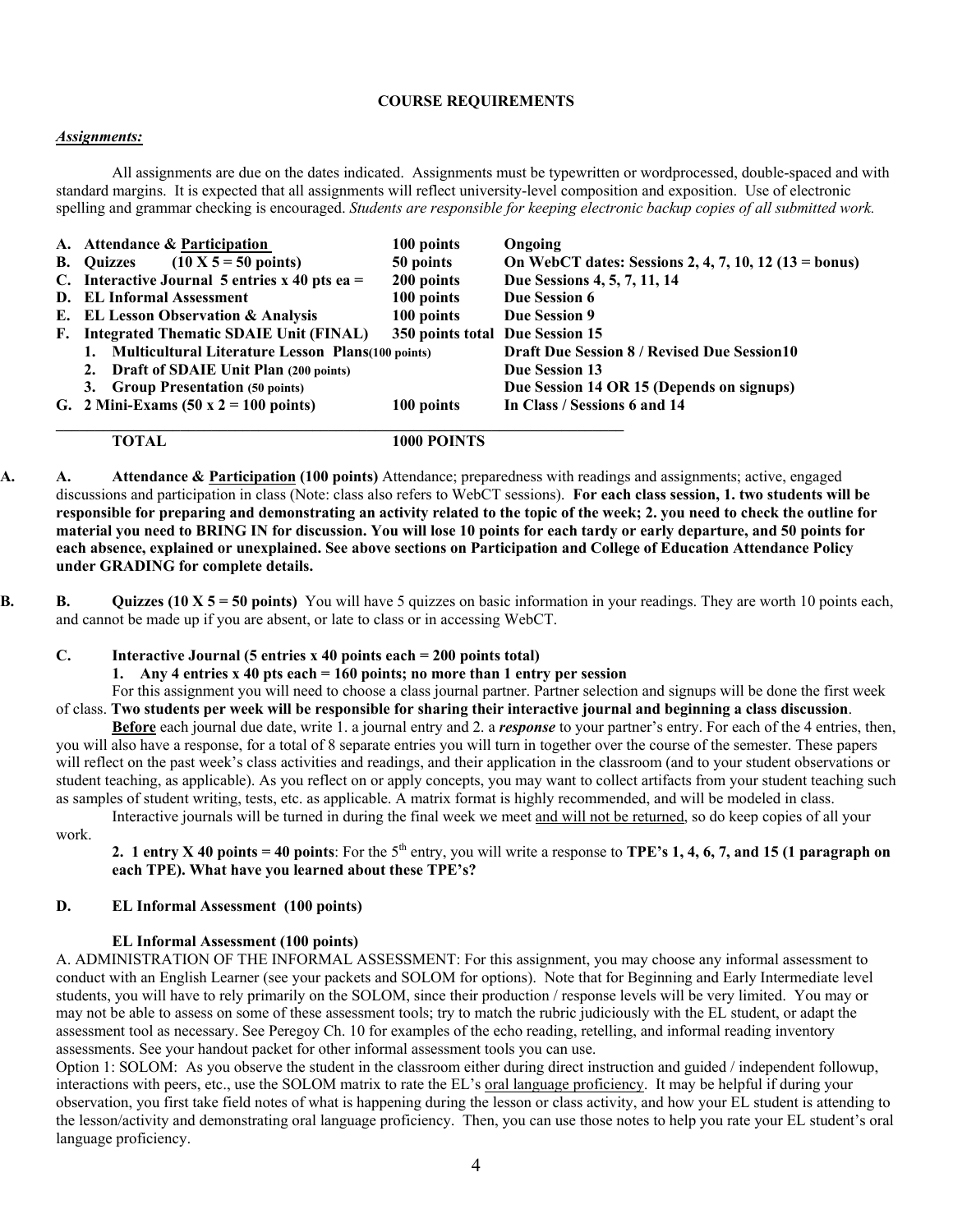Be sure to discuss the observation with the teacher to fill in any gaps, since your observation time / opportunities may have been limited.

\*Option 2: Any other informal assessment from Peregoy Ch. 10, your reading packet, or your school, modified as necessary.

B. WRITEUP: Write up your paper in descriptive and analytical ways. Your paper should have the following sections. Label each section as follows:

## **Administration of Informal Assessment.**

Describe how / where you conducted the assessment as appropriate (e.g., Did you administer the assessment orally or did the student read and fill out the sheet on his/her own? Was the assessment conducted during lesson followup time, at recess, etc.). Describe your directions and prompts and interactions in detail. You may use a matrix. Describe any modifications made to the assessment tool or procedure in order to adapt to the EL level.

#### **Summary and Analysis.**

Describe in detail the student's performance on the assessment, making sure to cite data from your assessment instrument. The data on the assessment tool DOES NOT speak for itself; you need to write up the information appropriately and quote the data (i.e., examples of student responses). Use the data from your notes and the informal assessment tool to…

a. summarize the different aspects of language development the EL demonstrated (e.g., vocabulary vs. sociolinguistic development – see Lessow's chapter on language aspects); and

b. analyze these findings, using the theoretical frameworks in Walter (pp. 26, 34) and the ELD standards levels. For instance, you can cite examples of student utterances or responses, then tie it in to the frameworks in Walter and the ELD standards levels.

Notice that there is a critical difference between a. summarizing / describing and b. analyzing. Be sure to include both of these sections in your writeup. The type of analysis that is expected in this section matches the type of analyses you have been writing for the short journal papers.

#### **E. EL Lesson Observation & Analysis (100 points)**

 In this assignment you will select an ELD student to observe during your fieldwork or student teaching. (If you are currently not working in a bilingual or English language development class you will need to make arrangements to observe a lesson in another class.) This assignment is two-fold. The first portion involves researching a select EL student's a. background and b. instructional needs. The second portion involves an observation of one lesson for your EL student. Your paper should have the following sections. Clearly label each section as follows:

1. **Pre-Observation Task**: Know the Learner exercise, Walter, pp. 4, 10.

2. **EL Student's Background & Instructional Needs**: Interview the teacher, language resource teacher / specialist, or student as appropriate to determine the EL student's sociocultural and linguistic background. You also need to investigate the student's LEP level, program placement, length of attendance at the school site or in the district, and special needs if any, etc.

3. **Observation of Lesson**: This section is your field notes as you observe the lesson, with attention to the following:

\*During your observation of the lesson, take field notes of what is happening during the lesson, with attention to instructional modifications (or lack thereof) made to accommodate the English Learner.

\*After the lesson, discuss the lesson with the student or students to find out their impressions of the lesson.

\*Discuss the lesson with the teacher. You will want to ask such questions as, What was the objective/purpose of the lesson? How did this lesson meet the needs of the EL, given the student's English language proficiency level? How was instruction modified for the EL? What did you learn during the lesson about the EL? Feel free to ask any additional questions that seem appropriate to the lesson you observe.

4. **Analysis**: In this section, you are to present a cogent analysis and interpretation of all information in sections  $1 - 3$ , above. Your analysis section is the heart of your paper. *It goes beyond describing, to analyzing and interpreting what you observed.* Accordingly, **this section needs to explicitly relate your observation to the theories and methods of multilingual education discussed in readings and in class discussions**. What worked well and why? What needed improvement, and how can instruction better meet the needs of the EL? In your interpretations, you may also compare and contrast your observations, opinions, and feelings with those of a. the student(s) and b. the teacher.

### **F. Integrated Thematic SDAIE Unit – FINAL VERSION 350 points total**

- **1. Multicultural Literature Lesson Plans (100 points)**
- **2. Draft and Final Versions of Integrated Thematic Unit (200 points)**
- **3. Group Presentation of SDAIE Unit (50 points)**

### **1. Multicultural Literature Lesson Plans (100 points)**

With another person, you will have the opportunity to develop two lesson plans (one reading, one writing) as part of a multicultural literature unit that will address appropriate literature selections reflecting multicultural perspectives for students in grades K-2 or 3-6. Choose powerful selections with themes of multiculturalism or social justice and equity. These selections that will be the center of the curriculum for the unit. This plan should include an **outline of how the books will be used across various content areas (an outline or grid of the academic year is suggested),** and a **justification** (an explanatory narrative) of the selections made. At least one of the books must be bilingual (English and another language) with a brief discussion of how "primary language support" will be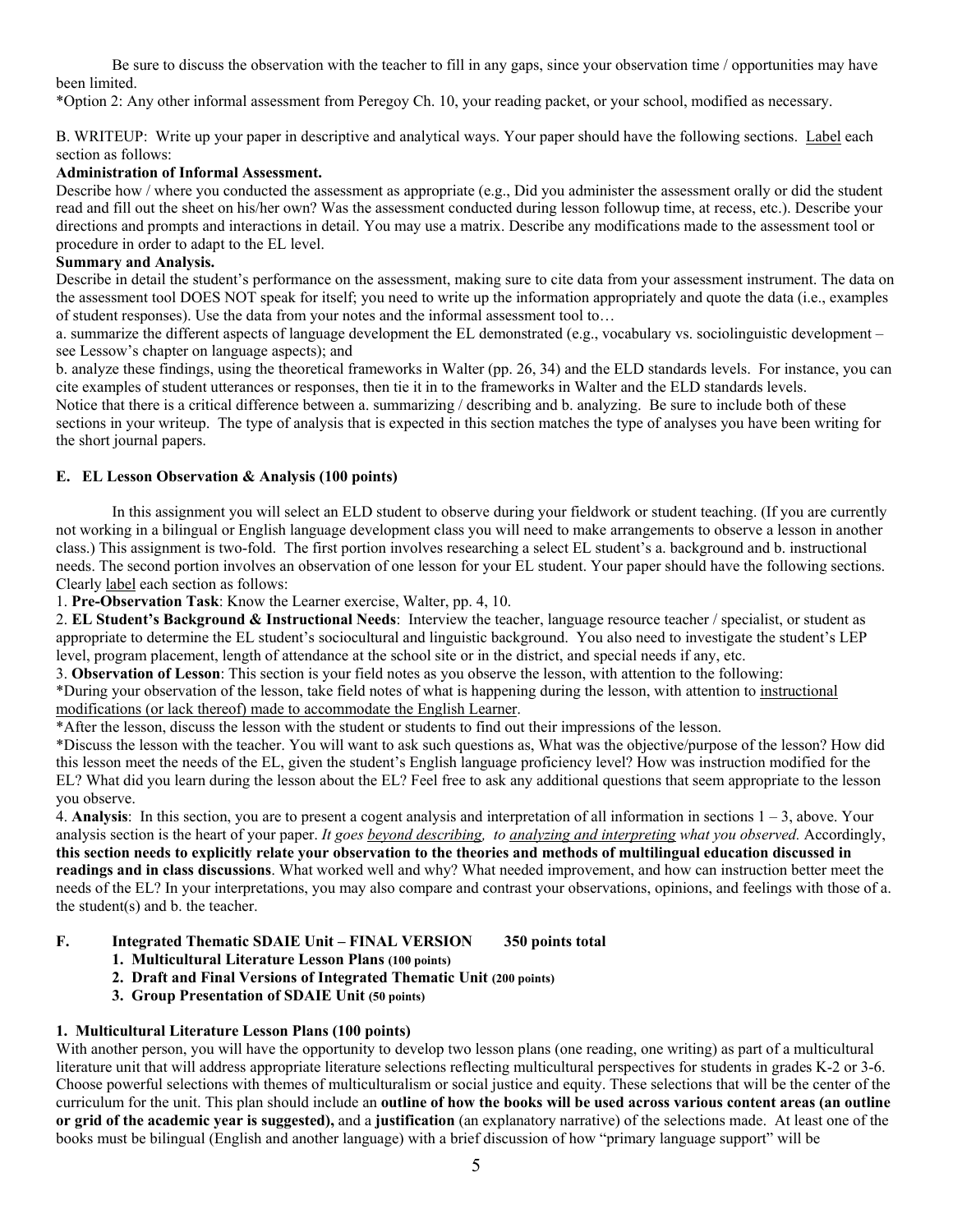incorporated into the literature unit. Write **two** detailed reading and writing lesson plans with clear components on providing universal access to diverse students (e.g., gifted, English learners, special needs, non-readers, poor), in order to guide every child toward success.

The **format of the two reading and writing lesson plans** should include the following sections, clearly labeled:

with the following components (also refer to the template in Walter)

- \***Lesson Topic/Title** \***Learning Objectives** \***EL Level \*Content Area Standards** \***ELD Standards**
- \***Materials & Preparation**

 \***Introduce, Explore, Extend**: In these three separate sections, describe in detail the instructional sequence and instructional language to be used, with special attention to adjusted oral language appropriate to the EL level of the student. Write down actual questions and sentences the teacher will use.

 \***Primary language support**: describe how the primary language and English language will be used jointly to support student engagement and learning.

 \***Assessment**: describe how you will informally and/or formally determine that students learned the objectives using specific strategies or tools.

### **Poster Sessions (20 minutes each)**

Tables will be set up to provide space for students to present/display their Multicultural Lesson Plans. Class members will walk around and listen to the presentation of lessons on the different multicultural books.

Note: Dr. Alice Quiocho has developed an excellent website with a bibliography of children's literature and multicultural books that could be a great resource for you (http://www.csusm.edu/Quiocho).

Also, the Barahona Center for the Study of Books in Spanish for Children and Adolescents is a wonderful resource right here on campus in the main library.

2.Integrated Thematic SDAIE Unit Plan (Draft and Final versions) **-** Providing rigorous academic instruction that also facilitates English language acquisition is critical to the academic achievement of English learners. This assignment will provide you with an opportunity to demonstrate ways in which curriculum and instruction, while remaining grade level appropriate, can be modified so that it is comprehensible to English Learners. Some of this assignment will be done in class. You will, in groups of 4 or 5 (maximum) design or adapt a unit of at least three sequential lessons (# of lessons depends on # of persons in your group – a minimum of 1 lesson plan per person is required) that employ SDAIE methodology. Lesson plans (see above for lesson plan format) should be designed to meet the needs of English Learners. The draft version will be due first; then, the final draft of the group project will be due the day your group presents your interactive lesson to the class. **Thematic units need to be submitted in paper format to UH428 in both draft AND revised formats on the respective due dates**. Sample units from past semesters will be available for your perusal in class.

### **The basic format for this assignment is as follows. Clearly label each section (A, B, and C below) and each item under these sections, as follows:**

## **A. THEMATIC UNIT OVERVIEW**:

- **1. Overview:** A narrative or outline that discusses the focus of the unit and a brief summary of each book  $(1 2)$ paragraphs) **.** In this section, you will identify what you will do to get students into the unit (Preparation). You will then identify what you will do to get students through the unit (Practice). Next, you will write a briefly summarize of what you will do to assess that students have learned the major concepts (Evaluation). Finally, describe what students will do beyond the unit to extend their understanding.
- 2. **Web:** Web of integrated thematic instruction. (1 page)
- **3. Sample Week's Plan:** Chart of at least one week's instructional planning. (1 page)

For the remaining items  $3 - 6$ , use an outline + narrative format  $(1 - 2$  pages)

Optional: You may include an outline/plan/grid of how the books will be used over weeks or months.

**4. Student Background:** In a narrative or outline, describe the target students' grade level(s), language level(s), program placement information.

**5. Major Concepts:** Identify the **major concepts** that you want children to learn in the unit. Identify the areas of curriculum **(literature, mathematics, science, etc.)** you will use. You do not need to cite specific standards here. They will be cited in the individual lesson plans. However, you do need to explicitly state how the unit addresses themes of **social justice and equity or multiculturalism**. Describe how you will prepare students for the unit.

**6. Objectives**: What **objectives** in various content areas will students have to meet in order to learn the major concepts? What activities and main strategies will you use to get students through the unit?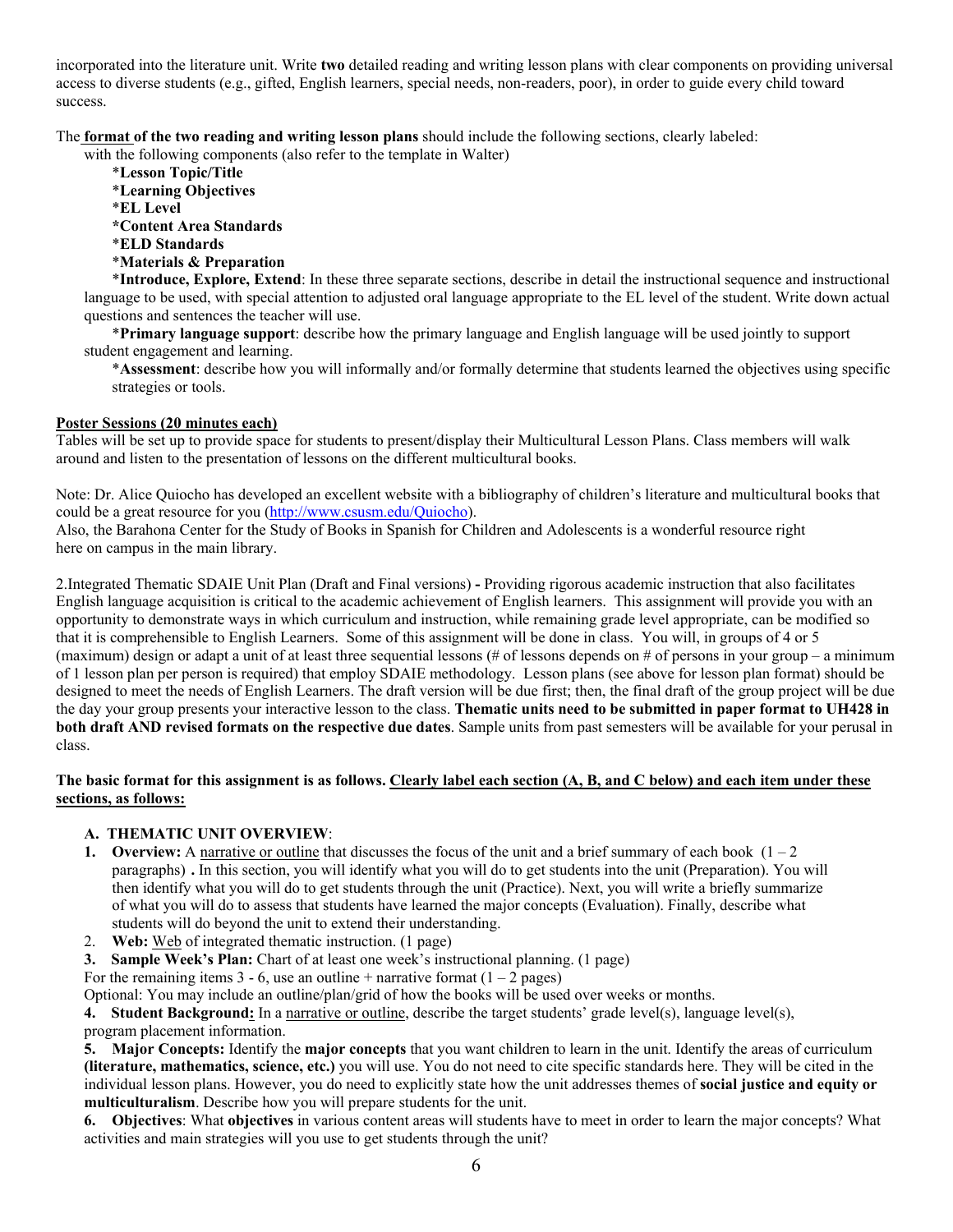7**. Unit Assessment**: Be sure to include an **authentic assessment** in your unit. *The unit assessment is in addition to assessments for each individual lesson*. How will you assess that ELD students have met the objectives of the unit? That is, how will students demonstrate understanding and how will you know they have understood? Have you developed a **rubric** with a clear set of criteria that describes each level of competency (see journal rubric as a sample)?

8**. Extension Activities:** List some activities that will extend what students learned in this unit. Example: simulation event.

**B. SAMPLE LESSON PLANS**: Develop a unit comprised of lessons across the content areas (1 per person in your group) that will teach the critical concepts in your thematic unit. What are the objectives of your lessons, and how are those tied into the major concepts and objectives (content as well as language) that you have set for the entire unit? Be clear and specific enough so that someone will be able to take your lessons and replicate them. For each lesson plan, include the following components (also refer to the template in Walter):

### \***Lesson Topic/Title**

\***Learning Objectives**

\***EL Level** 

### **\*Content Area standards (ELA, Math, etc. standards)**

\***ELD standards:** Identify the **language objectives**, using the appropriate English Language Development standards. What language will the students use to learn the major concepts? What language objectives are your unit and lessons are targeting? State these clearly.

\***Materials & Preparation**

\***Introduce, Explore, Extend**: In these three separate sections of each lesson plan, describe in detail the instructional sequence and instructional language to be used. Write down actual questions and sentences you will use in instruction. Identify the **scaffolding strategies** you have chosen to help students learn the major concepts. Be aware that students must also learn the strategies and be able to make them a part of their learning repertoire. Give **specific reasons** for choosing the scaffolding strategies you are using, that is, how these strategies build scaffolds to learning. Remember that English Only students will usually need only **one** scaffold, whereas English learners may need **more than one scaffold** depending on their schemata and level of language development in both languages. Use content learned in your other courses or your classroom practice to support your **rationale.** 

\***Primary language support**: describe how the primary language and English language will be used jointly to support student engagement and learning.

\***Assessment**: describe how you will informally and/or formally determine that students learned the objectives of each lesson using specific strategies or tools.

### C**. APPENDICES**:

1. **Resources List: Include a bibliography of all materials used,** such as books, art prints, CD's, computer software, videos, etc. 2. **Reflection (1 page):** What has your group learned from the development of these lessons and the integrated thematic unit? If you have had the opportunity to implement any part of your unit, be sure to include \*reflections on the implementation as well as \*student samples, if available.

The following are questions that will help you plan the unit, and also complete the reflective section of the unit:

- ♦ Does the unit address the theme of social justice and equity or multiculturalism?
- ♦ Does the unit and each lesson take into consideration the various English proficiency levels of language minority students?
- ♦ Are the objectives conceptually clear and tied to your instructional and learning strategies?

♦ Does instruction in each lesson use visuals, manipulatives, realia, drama and scaffolding techniques that would facilitate understanding?

♦ Do the learning strategies incorporate group collaboration, cooperative learning activities, peer assistance, or other work group techniques?

- ♦ Is the content or subject matter in the lesson challenging and not watered down?
- Does the lesson incorporate the culture, lived experiences, and if possible, the language of the students?
- ♦ How are the parents and community integrated into the unit?
- ♦ How does the lesson try to incorporate the 7 Intelligences and/or multiple modalities of learning/learning styles?
- ♦ Does your assessment directly measure your objectives in a conceptually clear manner?
- 3. **Group Presentation of SDAIE Unit** Your group will choose one lesson from your instructional unit to present to the class. For the purpose of this presentation lesson, the class will become your students so be sure to let them know what grade level and other characteristics they have for the duration of the lesson (e.g., native language, length of time in the country). Be sure that all members have a role during the lesson, and that the lesson is interactive. This means that the class (your "students") needs to actively participate in your presentation. You will have approximately one-half hour (this includes time for questions and comments). If any group member has had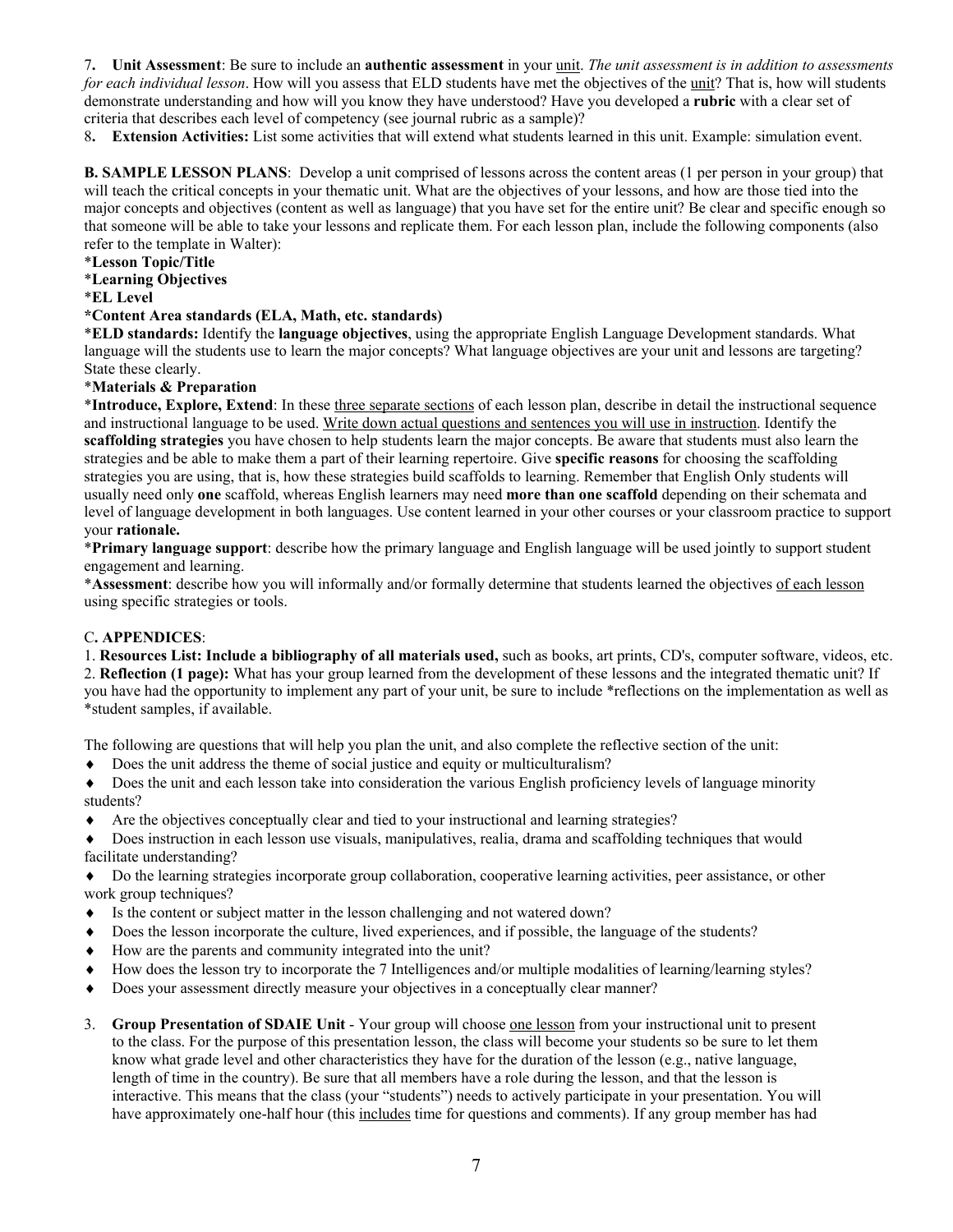the opportunity to implement the unit, you may discuss the process and outcomes. Presentations will be done during the final two weeks of class.

**VIDEO TECHNOLOGY INTEGRATION OPTION:** You / your group may opt to integrate video technology into your lesson observation, assessment event, or thematic unit project. Example A: Instead of writing a traditional paper on your lesson observation or assessment event assignments, you may present a video of the observed lesson or assessment event. The video would have subtitles of instructional or assessment components. Example B: Instead of writing a lesson plan and participating otherwise in the presentation of the group thematic unit, one or two persons from your group can either a) videotape a lesson from the thematic unit in a local classroom, or b) videotape the class presentation itself on presentation day in class.

\*\*\*The person(s) opting to do this in your group will need to obtain waivers from all students (either students  $\omega$ , the local school or in our own class) being filmed (see me for waiver forms), and be responsible for any editing using e.g., imovie in the lab, if necessary, and providing me with a digital copy of the film. Digital videocameras are available for checkout in the media library, and I can provide you with an overview of imovie editing. This is an easy, fun program to learn, and will be invaluable for instructional use with your own students in the future!!!

### **G. 2 Mini-Exams (50 x 2 = 100 points)**

You will have two exams on the following:

 1. Models of English language development, including various English Only and Bilingual Education Models, with attention to the instructional components of each.

2. Critical analysis of Proposition 227.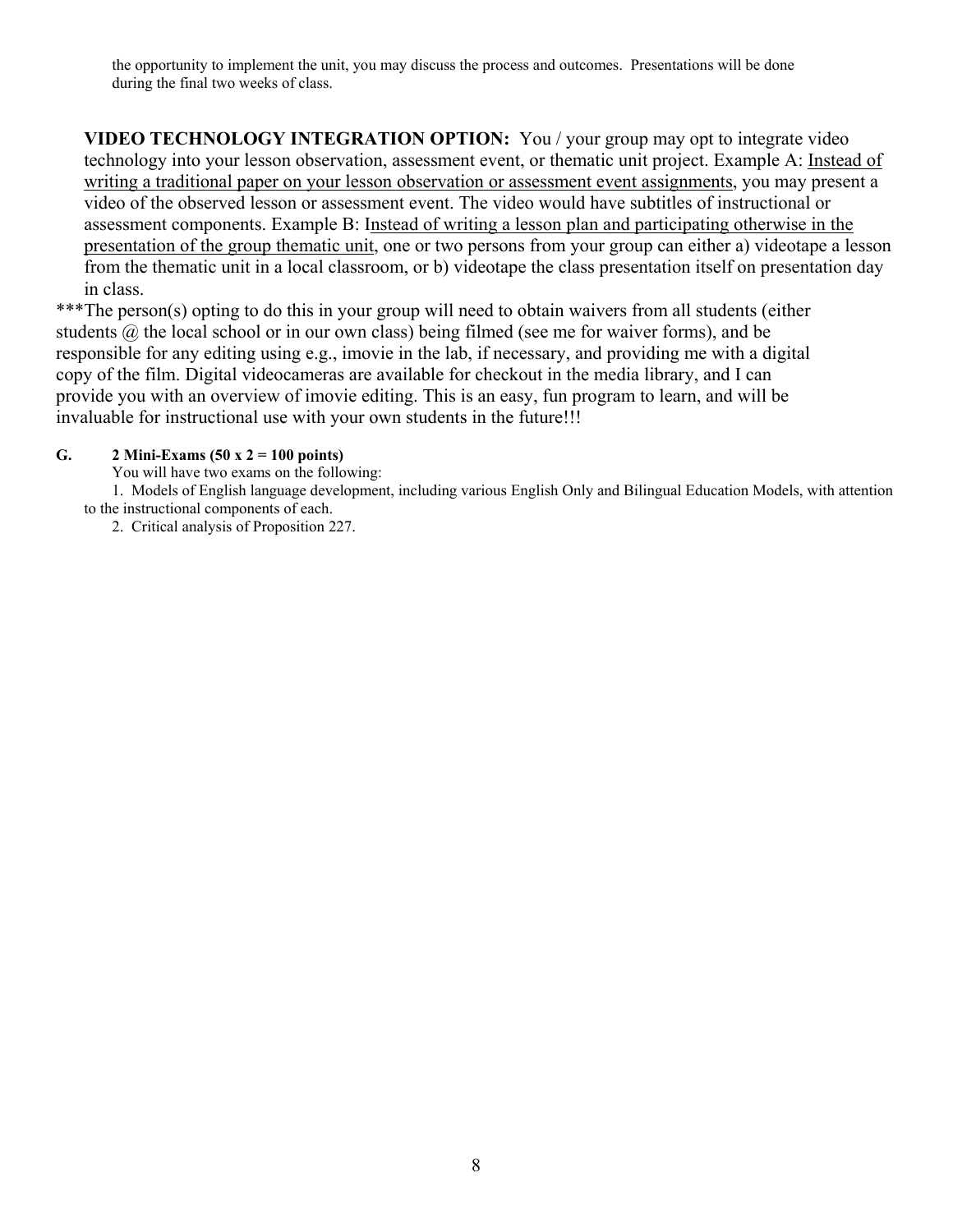|               | <b>EDMS 555 Tentative Course Outline</b>                  |                                                                          |
|---------------|-----------------------------------------------------------|--------------------------------------------------------------------------|
|               | The professor reserves the rights to modify the           |                                                                          |
|               | schedule below when deemed appropriate.                   |                                                                          |
| <b>DATE</b>   | <b>TOPIC / ANTICIPATED CLASS ACTIVITIES</b>               | <b>ASSIGNMENTS - POST ON</b>                                             |
|               |                                                           | <b>WEBCT B4 OR BE READY TO</b>                                           |
| Session 1     | <b>TOPIC 1: Intro &amp; Course Overview</b>               | <b>DISCUSS IN CLASS:</b>                                                 |
| 1/20/04       | *Needs Assessment – What do you know / need to            | [Choate, p. 19, "Culture and                                             |
|               | know?<br>*Sample work for you to peruse.                  | Language Differences"]                                                   |
|               | *Signups for 1. journal partners and 2. WebCT             | Lessow, Ch. 9, "Culture and<br>Academic Success"                         |
|               | discussion leaders / class presentation dates             | Walter, Ch. 1, "Culture and Cultural                                     |
|               | TOPIC: 364 Review, The Role of Culture in                 | Diversity"                                                               |
|               | <b>Academic Success (Ogbu, race relations models)</b>     |                                                                          |
|               |                                                           |                                                                          |
|               | TOPIC 2: A. WebCT overview/tutorial - LAB                 |                                                                          |
|               | SCIENCE2 - 206; B. go over journal rubric and             |                                                                          |
| Session 2     | matriax format / start Word file for JOURNAL #1.          |                                                                          |
| 1/27/04       | <b>TOPIC 1: Historical overview of BE in the U.S. and</b> | <b>Media Library: View "The Lemon</b>                                    |
| WebCT Session | <b>International perspectives</b>                         | Grove Incident" OR "White                                                |
|               |                                                           | Man's Image"                                                             |
|               |                                                           | Lessow, Ch. 1, "Historical and Inter'l                                   |
|               |                                                           | Perspectives"                                                            |
|               |                                                           | Krashen, Ch. 3, "Bogus Argument                                          |
|               |                                                           | #3, The U.S. is the Only Country that                                    |
|               |                                                           | Promotes BE"<br>For next week: choose an                                 |
|               |                                                           | observation student; identify or                                         |
|               |                                                           | locate your school demographics                                          |
|               |                                                           | and district/site master plans.                                          |
|               |                                                           |                                                                          |
|               | <b>TOPIC 2: Federal Policy on Dual Language</b>           | Lessow, Ch. 10, "Legal Foundatns of                                      |
|               | <b>Instruction</b>                                        | Dual Language Instruction"                                               |
|               |                                                           |                                                                          |
| Session 3     | <b>TOPIC 1: Language Assessment</b>                       | [Choate, p. 39 -40, "Teach                                               |
| 2/3           | In class: *Bring in demonstration language assessments    | Diagnostically"]                                                         |
|               | (CELDT, SOLOM, LAS, etc.) and student samples             | Lessow, Ch. 5, "Language Ability"                                        |
|               | <b>TOPIC 2: CELDT Assessment and Identification</b>       | Walter, Ch. 5, "Assessment and                                           |
|               | <b>Overview</b>                                           | Evaluation"                                                              |
|               | In class: Try a CELDT or SOLOM assessment, go over        | Reading Packet/Handouts: CELDT                                           |
|               | sample lesson observation.                                |                                                                          |
|               |                                                           |                                                                          |
|               |                                                           |                                                                          |
| Session 4     | <b>TOPIC 1: Aspects of Language</b>                       |                                                                          |
| 2/10          |                                                           | <b>Library/On Reserve - View Stages</b><br>Of Language Development Video |
| WebCT Session |                                                           | Lessow, Ch. 3, "Aspects of                                               |
|               |                                                           | Language"                                                                |
|               |                                                           |                                                                          |
|               | <b>TOPIC 2: (Review) Principles of Language</b>           | Peregoy Ch. 4 Oral Language Dev.                                         |
|               | <b>Acquisition; Stages of Language Development</b>        | Walter, Ch. 2, "Language and                                             |
|               | <b>INTERACTIVE JOURNAL #1 DUE</b>                         | Language Acquisition"                                                    |
|               |                                                           | Lessow, Ch. 4, "Language<br>Development"                                 |
|               |                                                           |                                                                          |
|               |                                                           |                                                                          |
|               |                                                           |                                                                          |
|               |                                                           |                                                                          |
|               |                                                           |                                                                          |
|               |                                                           |                                                                          |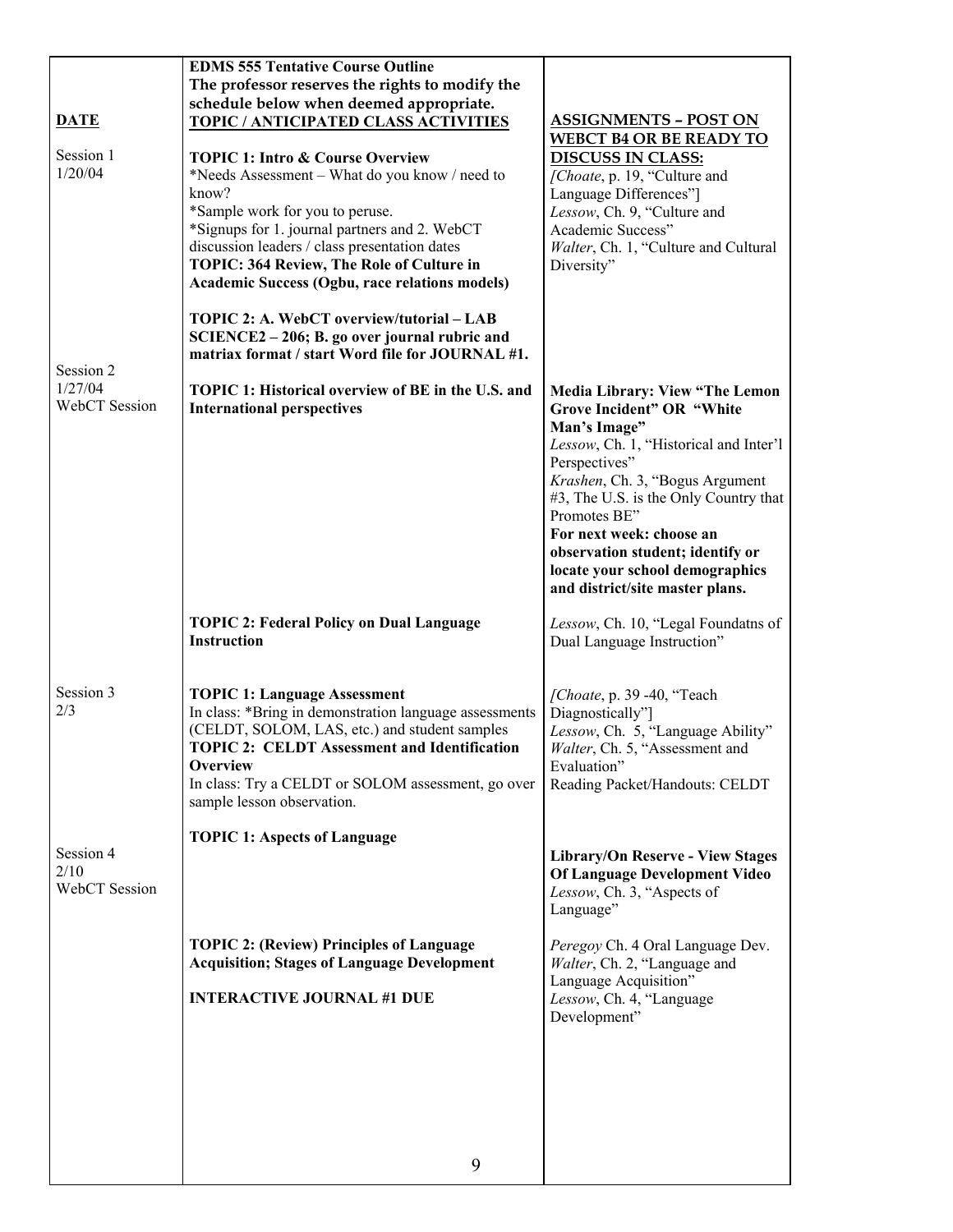| Session 5<br>2/17                        | <b>TOPIC 1: Dual Language Program Models</b><br>In class: What bilingual / English language programs<br>exist at your site? *Bring in district/site literature on<br>programs that exist at your site.                                      | Lessow, Ch. 2, "Dual Language<br>Program Models"<br>Reading Packet: NCBE                                                                                                                                                        |
|------------------------------------------|---------------------------------------------------------------------------------------------------------------------------------------------------------------------------------------------------------------------------------------------|---------------------------------------------------------------------------------------------------------------------------------------------------------------------------------------------------------------------------------|
|                                          | <b>TOPIC 2: Role of the Parents and Community</b><br>In class: *Peer Review assessment notes or drafts<br>with attention to CELDT level.                                                                                                    | <b>Reading Packet: PQR document</b>                                                                                                                                                                                             |
|                                          | *INTERACTIVE JOURNAL #2 DUE                                                                                                                                                                                                                 |                                                                                                                                                                                                                                 |
| Session 6<br>2/24                        | <b>TOPIC: Academic/Content Area Development:</b><br>Reading<br>*Bring ELD Handbooks & Content Area standards /<br>SDAIE lesson ideas; demo lessons.<br>In class: demonstration lessons; discuss<br>Observation / analysis section of paper. | WebCT: Mini-Exam 1: ELD<br><b>Program Models</b><br>Walter, Ch. 3, "Literacy<br>Development"<br>Review Peregoy, Ch. 10, "Reading                                                                                                |
|                                          | *EL INFORMAL ASSESSMENT DUE!                                                                                                                                                                                                                | Assessment and Instruction"<br>[*See Choate, Chs. $4-9$ ]                                                                                                                                                                       |
| Session 7<br>3/2<br><b>WebCT</b> Session | <b>TOPIC: Academic/Content Area Development</b><br>Cont'd<br>*INTERACTIVE JOURNAL #3 DUE!                                                                                                                                                   | Lessow, Ch. 7, "Second Language<br>Instruction"<br>Walter, Ch. 4, "Academic/Content                                                                                                                                             |
|                                          |                                                                                                                                                                                                                                             | Area Development"<br>[*See <i>Choate</i> , Chs. $10 - 13$ ]                                                                                                                                                                     |
| Session 8<br>3/9                         | <b>TOPIC: Academic/Content Area Development</b><br>Cont'd<br>In class: demonstration lessons.<br>*MULTICULTURAL LITERATURE LESSON<br><b>PLAN DRAFTS DUE!</b>                                                                                | Peregoy, Ch. 6, "English Learners<br>and Process Writing"                                                                                                                                                                       |
| Session 9<br>3/16                        | <b>TOPIC: Building Literacy with L1 Instruction</b><br>V Clip, "Bilingual Education" or "Newton High"<br><b>EL LESSON OBSERVATION &amp; ANALYSIS DUE!</b>                                                                                   | Lessow, Ch. 6, "Primary Language<br>Instruction for LEP Students"                                                                                                                                                               |
| Session 10<br>3/23<br>WebCT Session      | <b>TOPIC: The Bilingual Education "Debate"</b><br>In class: mock debates / jurisprudential inquiry.<br>*MULTICULTURAL LITERATURE LESSON<br>PLAN FINAL DRAFTS DUE!                                                                           | Krashen, Ch. 2, "Bogus Argument<br>#2, Most Immigrants Succeeded<br>without Bilingual Education"<br>Krashen, Ch. 5, "Bogus Argument<br>#5, Public Opinion is Against BE"<br>Lessow, Ch. 11, "The Politics of<br>Bilingualism"   |
| $3/30 =$ spring<br>break                 | NO CLASS - HAPPY SPRING BREAK!                                                                                                                                                                                                              |                                                                                                                                                                                                                                 |
| Session 11<br>4/6                        | <b>TOPIC 1: Public Opinion and Research Outcomes</b><br>on Bilingual Education<br>In class: the politics of choice $\&$ language programs.<br>V - Unz vs. Krashen debate                                                                    | Krashen, Ch. 1, "BE is Responsible<br>for the High Hispanic Dropout Rate"<br>Krashen, Ch. 4, "Bogus Argument<br>#4, BE Failed in CA"<br>Krashen, Ch. 6, "A Note on Greene's<br>'A Meta-Analysis of the<br>Effectiveness of BE'" |
|                                          | <b>TOPIC 2: Proposition 227 Revisited</b><br>In class: Mock debate on Hispanic Dropout rate                                                                                                                                                 | Reading Packet: Proposition 227                                                                                                                                                                                                 |
|                                          | Sign up for Thematic Unit presentation dates $\theta$                                                                                                                                                                                       |                                                                                                                                                                                                                                 |
|                                          | *INTERACTIVE JOURNAL #4 DUE!                                                                                                                                                                                                                |                                                                                                                                                                                                                                 |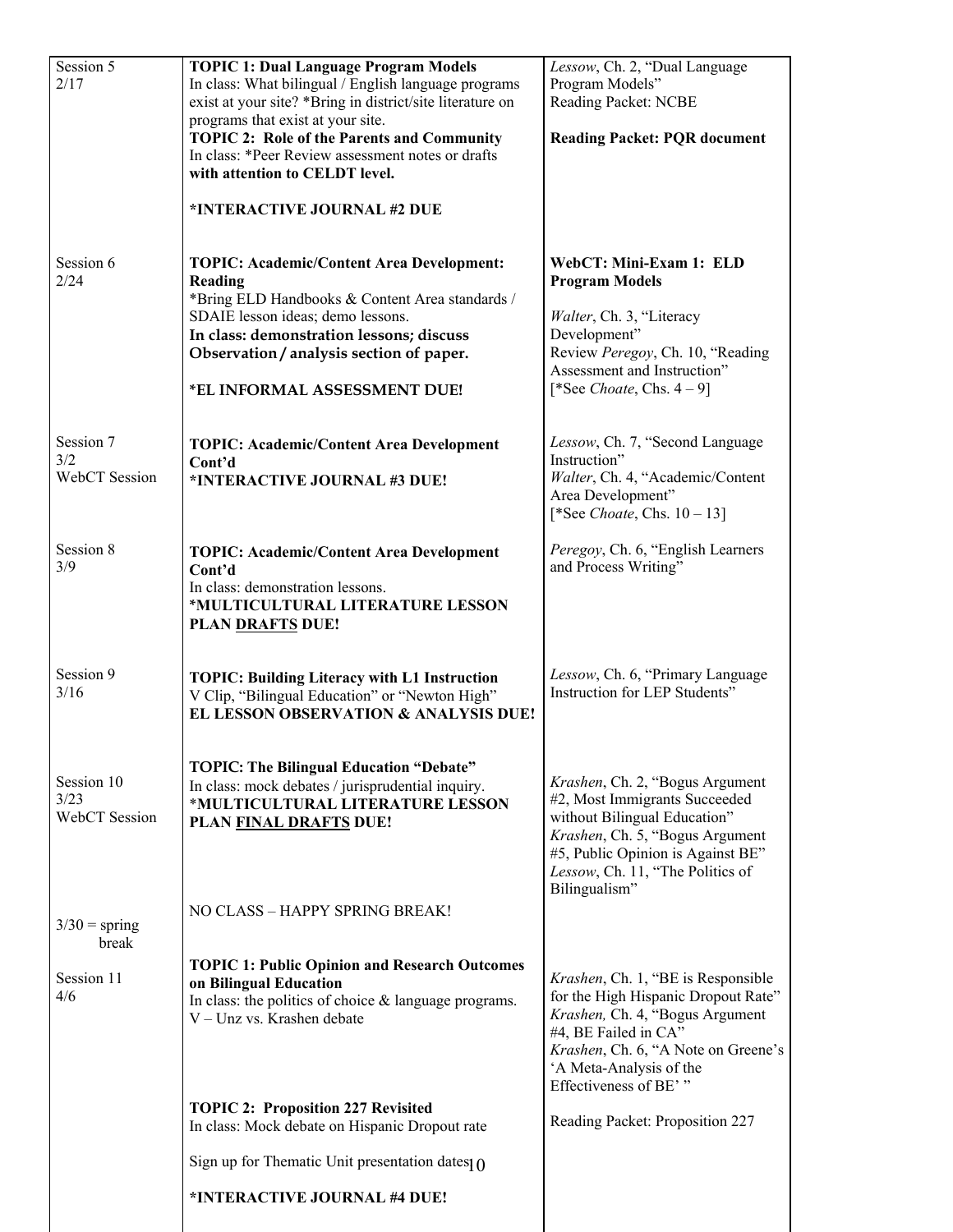| Session 12<br>$4/13 = AERA$<br>$AERA = 4/12 - 16$<br>WebCT Session | <b>TOPIC: Developing as a Professional Educator</b><br>What are your emerging professional goals?                                                                                                                                                                                                                                | <b>WEBCT: MINI-EXAM 2:</b><br><b>CRITICAL ANALYSIS OF</b><br><b>PROPOSITION 227</b><br>WebCT: Professional development<br>goals reflection: Be prepared to<br>draw on observation experiences,<br>observation paper, readings,<br>previous class discussions, etc. |
|--------------------------------------------------------------------|----------------------------------------------------------------------------------------------------------------------------------------------------------------------------------------------------------------------------------------------------------------------------------------------------------------------------------|--------------------------------------------------------------------------------------------------------------------------------------------------------------------------------------------------------------------------------------------------------------------|
| Session 13<br>4/20<br>WebCT                                        | Topic TBA<br>*THEMATIC UNIT DRAFTS DUE into UH 428!                                                                                                                                                                                                                                                                              |                                                                                                                                                                                                                                                                    |
| Session 14<br>4/27                                                 | <b>TOPIC: Group presentations</b><br>Group presentations $\&$ connections to course.                                                                                                                                                                                                                                             |                                                                                                                                                                                                                                                                    |
| Session 15<br>5/4                                                  | *INTERACTIVE JOURNAL #5 DUE! (AND<br><b>RESUBMIT JOURNALS #1-4 in paper format with</b><br>my comments and grades)<br><b>TOPIC: Group presentations</b><br>Group presentations $\&$ connections to course.<br>*FINAL DRAFT OF THEMATIC UNITS DUE!<br>TOPIC: Closure & Wrap up<br>What have we learned? Where do we go from here? |                                                                                                                                                                                                                                                                    |